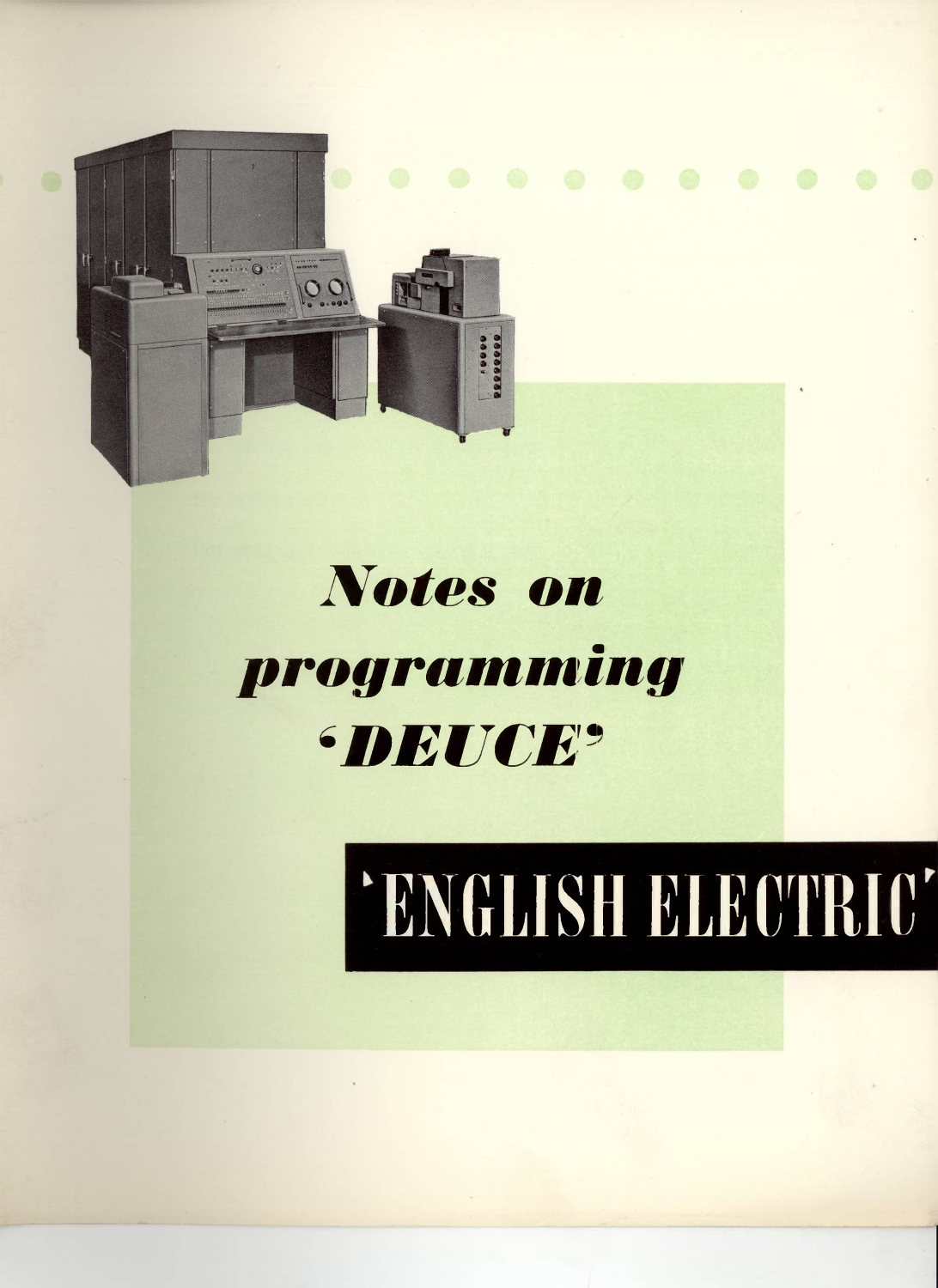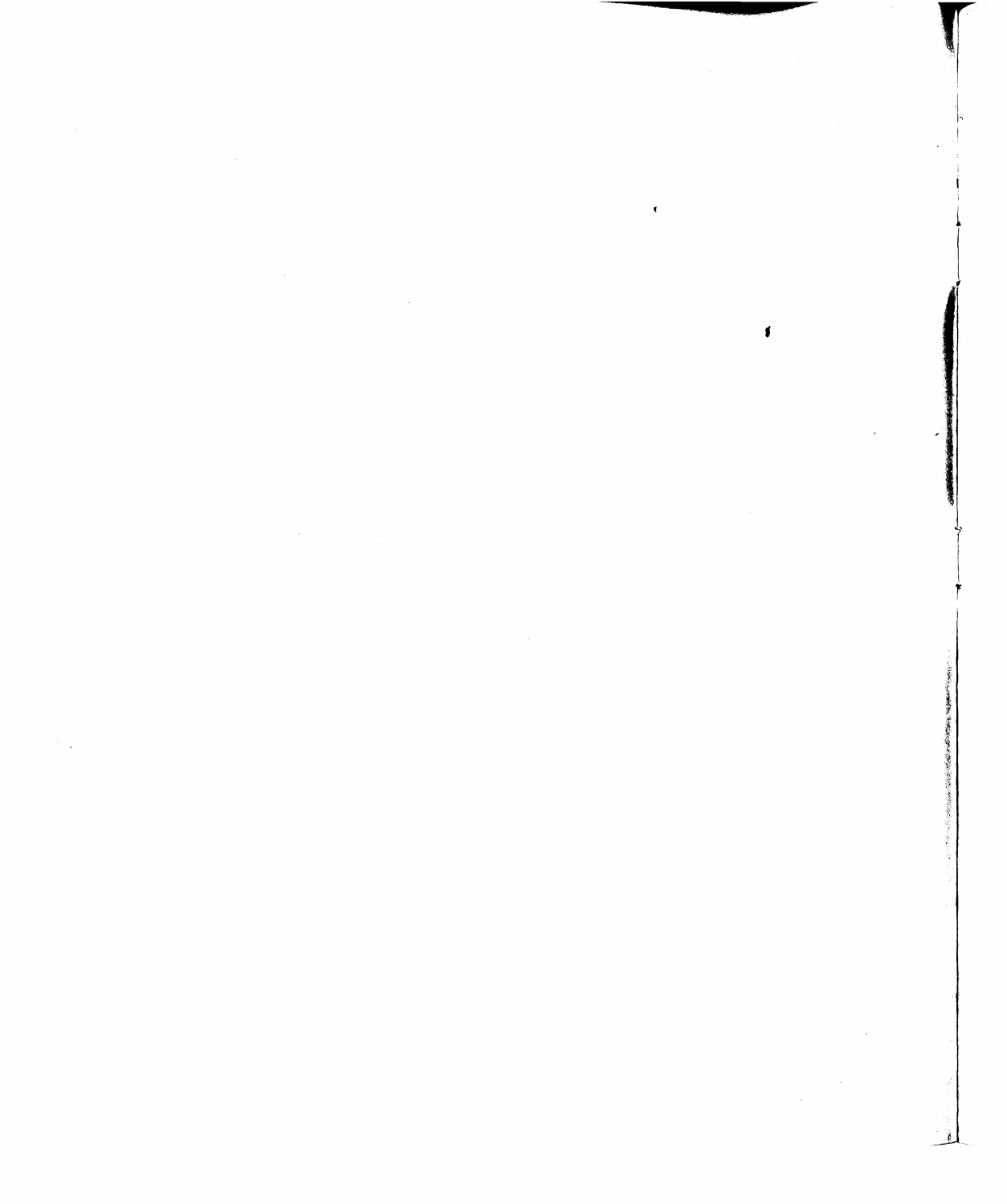*Contents*

|                                                                                                                                                |           |   | Page |  |
|------------------------------------------------------------------------------------------------------------------------------------------------|-----------|---|------|--|
| <b>GENERAL</b><br>$\bullet$ .<br>$\bullet$<br>$\bullet$<br>$\bullet$<br>$\bullet$<br>$\bullet$<br>$\bullet$                                    |           |   | З    |  |
| THE GENERAL INTERPRETATIVE PROGRAMME (G. I.P.).                                                                                                |           |   |      |  |
| THE ALPHA CODE<br>and the contract of the con-<br>$\bullet$ . The set of $\bullet$<br>$\sim$<br><b>Contract Contract Contract</b><br>$\bullet$ | $\bullet$ | ٠ | 5    |  |
| THE TABULAR INTERPRETATIVE PROGRAMME                                                                                                           |           |   |      |  |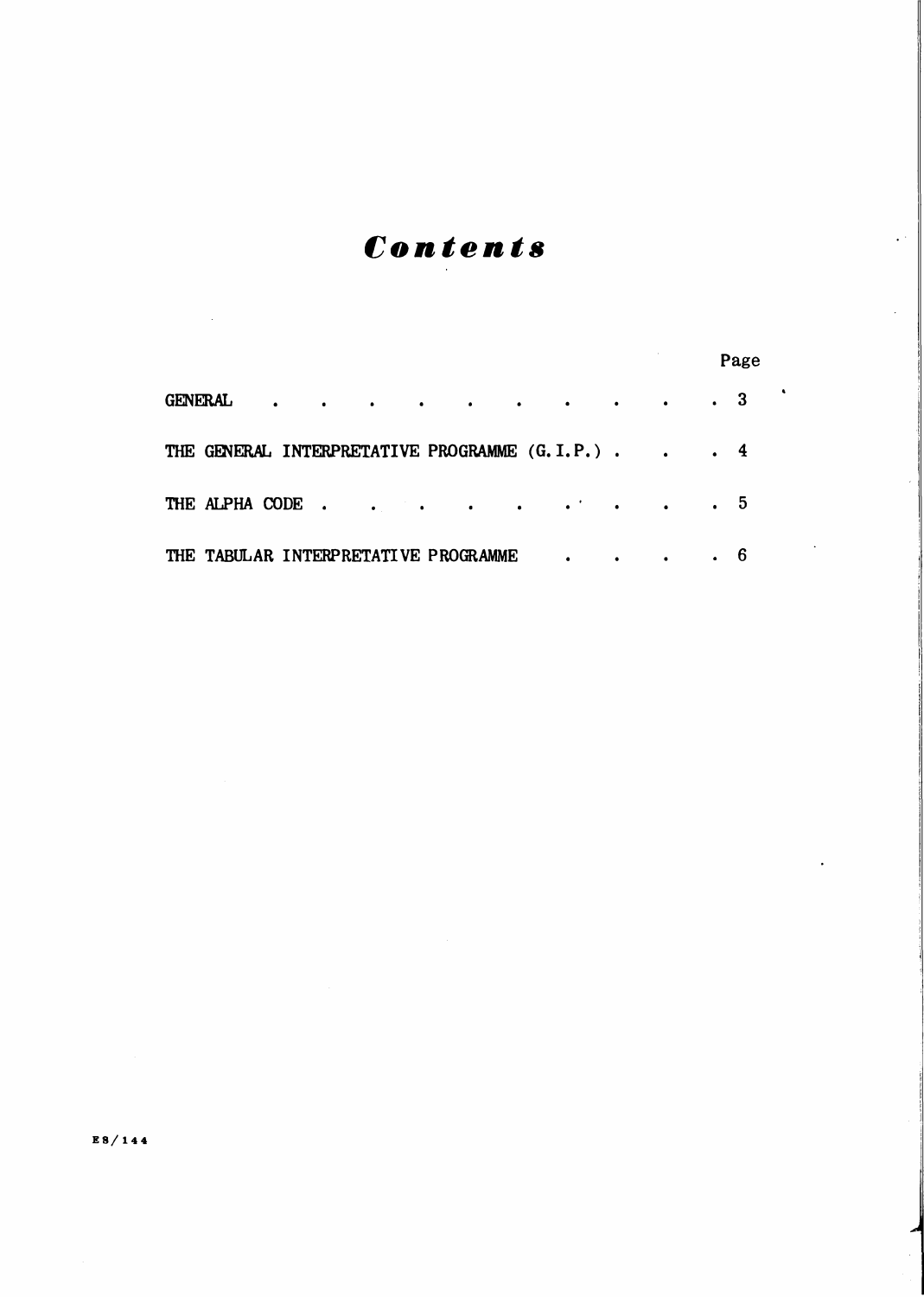$\label{eq:2.1} \frac{1}{\sqrt{2}}\int_{\mathbb{R}^3}\frac{1}{\sqrt{2}}\left(\frac{1}{\sqrt{2}}\right)^2\frac{1}{\sqrt{2}}\left(\frac{1}{\sqrt{2}}\right)^2\frac{1}{\sqrt{2}}\left(\frac{1}{\sqrt{2}}\right)^2\frac{1}{\sqrt{2}}\left(\frac{1}{\sqrt{2}}\right)^2.$  $\pmb{\mathfrak{g}}$  $\label{eq:2.1} \frac{1}{\sqrt{2}}\sum_{i=1}^n\frac{1}{\sqrt{2}}\sum_{i=1}^n\frac{1}{\sqrt{2}}\sum_{i=1}^n\frac{1}{\sqrt{2}}\sum_{i=1}^n\frac{1}{\sqrt{2}}\sum_{i=1}^n\frac{1}{\sqrt{2}}\sum_{i=1}^n\frac{1}{\sqrt{2}}\sum_{i=1}^n\frac{1}{\sqrt{2}}\sum_{i=1}^n\frac{1}{\sqrt{2}}\sum_{i=1}^n\frac{1}{\sqrt{2}}\sum_{i=1}^n\frac{1}{\sqrt{2}}\sum_{i=1}^n\frac$  $\mathcal{L}^{\text{max}}_{\text{max}}$  and  $\mathcal{L}^{\text{max}}_{\text{max}}$  $\label{eq:2.1} \mathcal{P}(\mathcal{F}) = \mathcal{P}(\mathcal{F})$ 

 $\label{eq:2.1} \frac{1}{2}\sum_{i=1}^n\frac{1}{2}\sum_{j=1}^n\frac{1}{2}\sum_{j=1}^n\frac{1}{2}\sum_{j=1}^n\frac{1}{2}\sum_{j=1}^n\frac{1}{2}\sum_{j=1}^n\frac{1}{2}\sum_{j=1}^n\frac{1}{2}\sum_{j=1}^n\frac{1}{2}\sum_{j=1}^n\frac{1}{2}\sum_{j=1}^n\frac{1}{2}\sum_{j=1}^n\frac{1}{2}\sum_{j=1}^n\frac{1}{2}\sum_{j=1}^n\frac{1}{2}\sum_{j=1}^n\$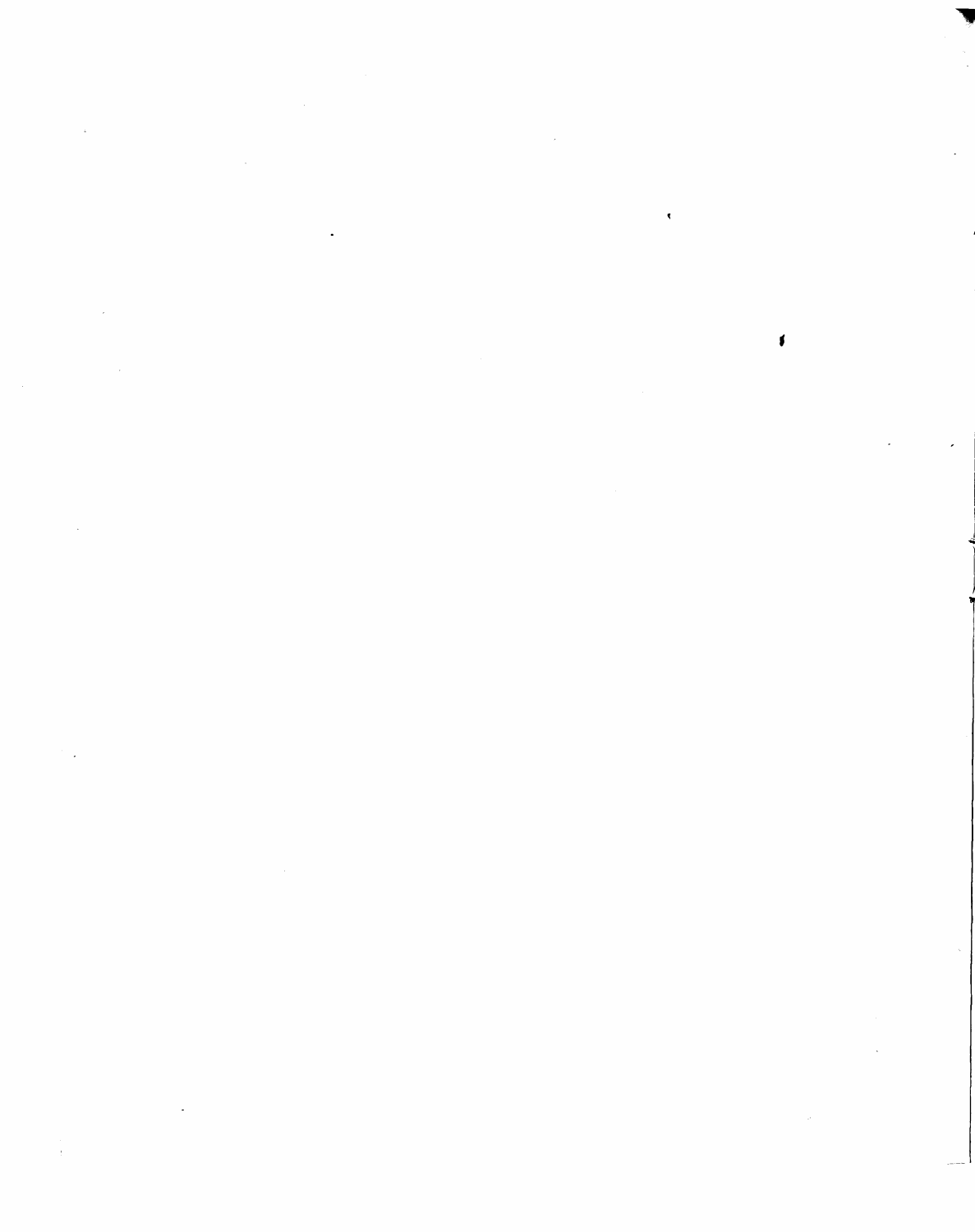#### *Notes on Programming 'Deuce'*

#### **GENERAL**

The design of the order code of the 'DEUCE' Computer was chosen principally to allow economy of electronic equipment to be achieved and also to retain a high degree of flexibility in the use of the machine. This policy places on the programmer the onus of ensuring that the full power of the computer is utilised and is justified when performance in the solution of problems of frequent occurrence is considered against the overall cost of the equipment.

The question that arises is whether the computer time saved outweighs the extended time taken by the programmer. Often, with DEUCE, the gain in performance is not fully appreciated while the extended time of programming, arising due to the order code, is confused with the fundamental difficulty of programming the solution of a problem, a difficulty which cannot be avoided simply by a choice of order code.

An answer to this question can be arrived at only after consideration of the nature of the problem to be submitted to the Computer. Clearly establishments likely to make considerable use of standard programmes would place much more weight on the saving of computer time while establishments with casual users requiring 'one-off' solutions would be seriously concerned with programming time involved.

Two vital facts which considerably enhance the utilisation of DEUCE should now be considered:

1. It is possible for programming work, once performed, to be recorded and later utilised repeatedly through an effective computer organisation.

The united efforts of all DEUCE users (the number and dates of installation of machines already in operation are relevant here) through the DEUCE USERS ASSOCIATION are expressed in the vast libraries of Sub-Routines and Programmes which have been built up and are available for immediate use. All these routines have been 'optimum coded', given maximum flexibility of application, exhaustively tested and recorded in full detail thereby enabling the Programmer to utilise them for his own needs.

Included among these are standard routines for assembly of programmes which save the programmer much effort in the preparation of programmes, numerous testing aids and also, 'floating-point' routines which ease scaling problems.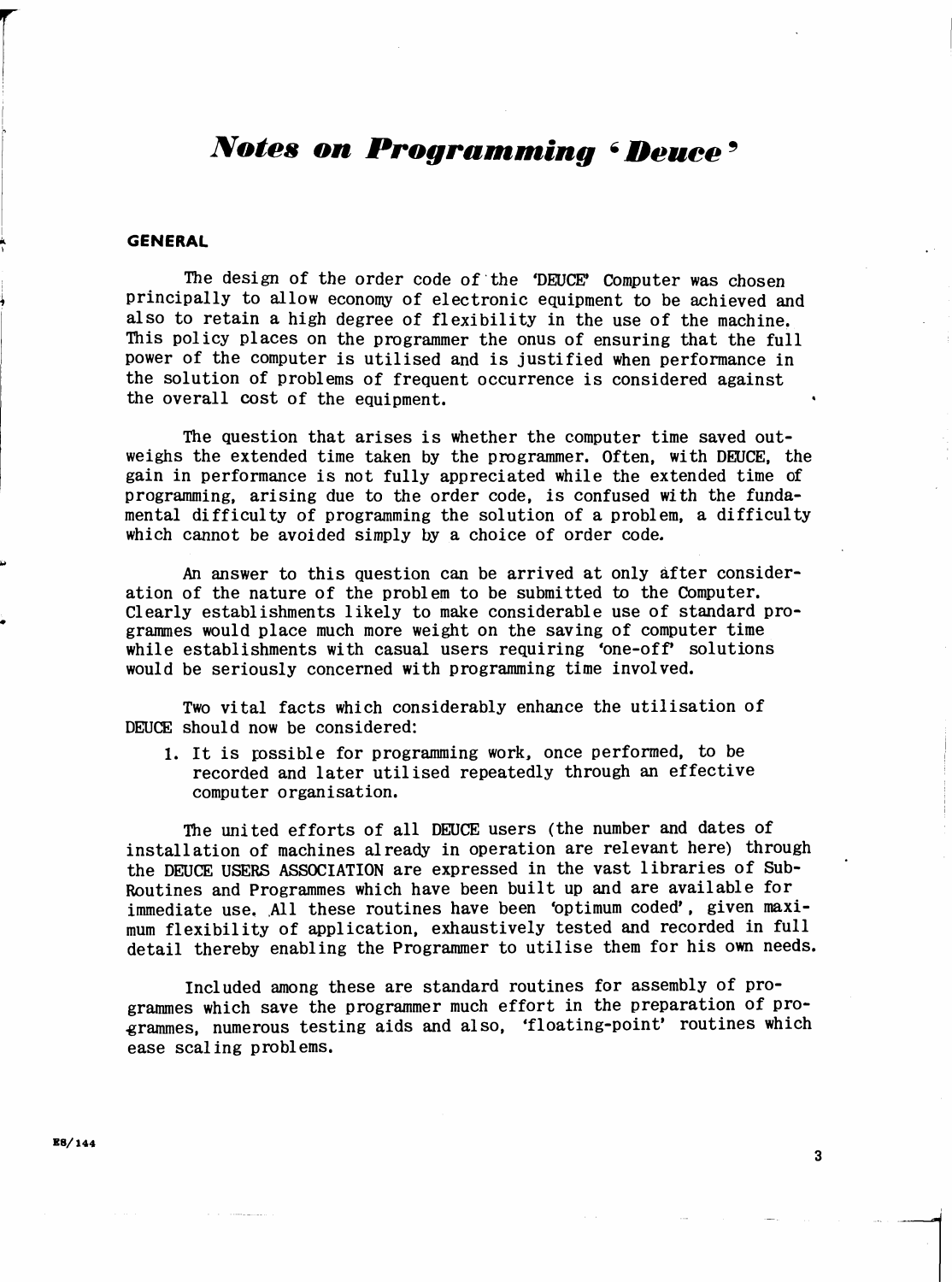Since sub-routines usually cater for the most oft-repeated parts of a programme there will be frequently no need for the programmer to employ optimum coding techniques in the remainder of his programme. In fact a near-optimum coding procedure is quite easy to follow and often used where resultant time loss is not significant.

2. It is possible to devise systems whereby programming can be greatly simplified at the expense of efficiency of machine utilisation. Furthermore the degree of compromise can be chosen to suit the particular application. It should be noted that a machine in which fundamental speed has been sacrificed cannot achieve such compromise.

The systems presently available for DEUCE (the development of further systems is not precluded) are listed here and described separately below. They are:

ď.

- a) The General Interpretative Programme.
- b) The .Alpha-Code Programme.
- c) The Tabular Interpretative Programme.
- a) provides a very efficient scheme of handling numbers with a very easy coding system which has proved of inestimable value in scientific work.
- b) provides virtually another order-code which has been chosen to be as simple as a computer order code can possibly be. Naturally efficiency has been sacrificed to achieve this end.
- c) provides a useful compromise between (a) and (b).

#### **THE GENERAL INTERPRETATIVE PROGRAMME (GIP)**

The GIP is designed to facilitate the 'manipulation of matrices'. This term however is capable of a very wide interpretation since a matrix is merely an ordered array of numbers and the manipulations carried out need not necessarily be those commonly associated with the 'Matrix Algebra' of Mathematics. The term should in fact be taken to mean the 'carrying out of a sequence of operations on a set of numbers in a systematic manner' which after all is the basic function of a computer.

Many sequences of operations - organisational perhaps even more than arithmetical - are of frequent occurrence and numerous programmes, termed 'bricks' have been written which are capable of operating on any sets of numbers arrayed in conventional manner. Bricks may be used independently, or successively, as normal programmes but are designed so that when stored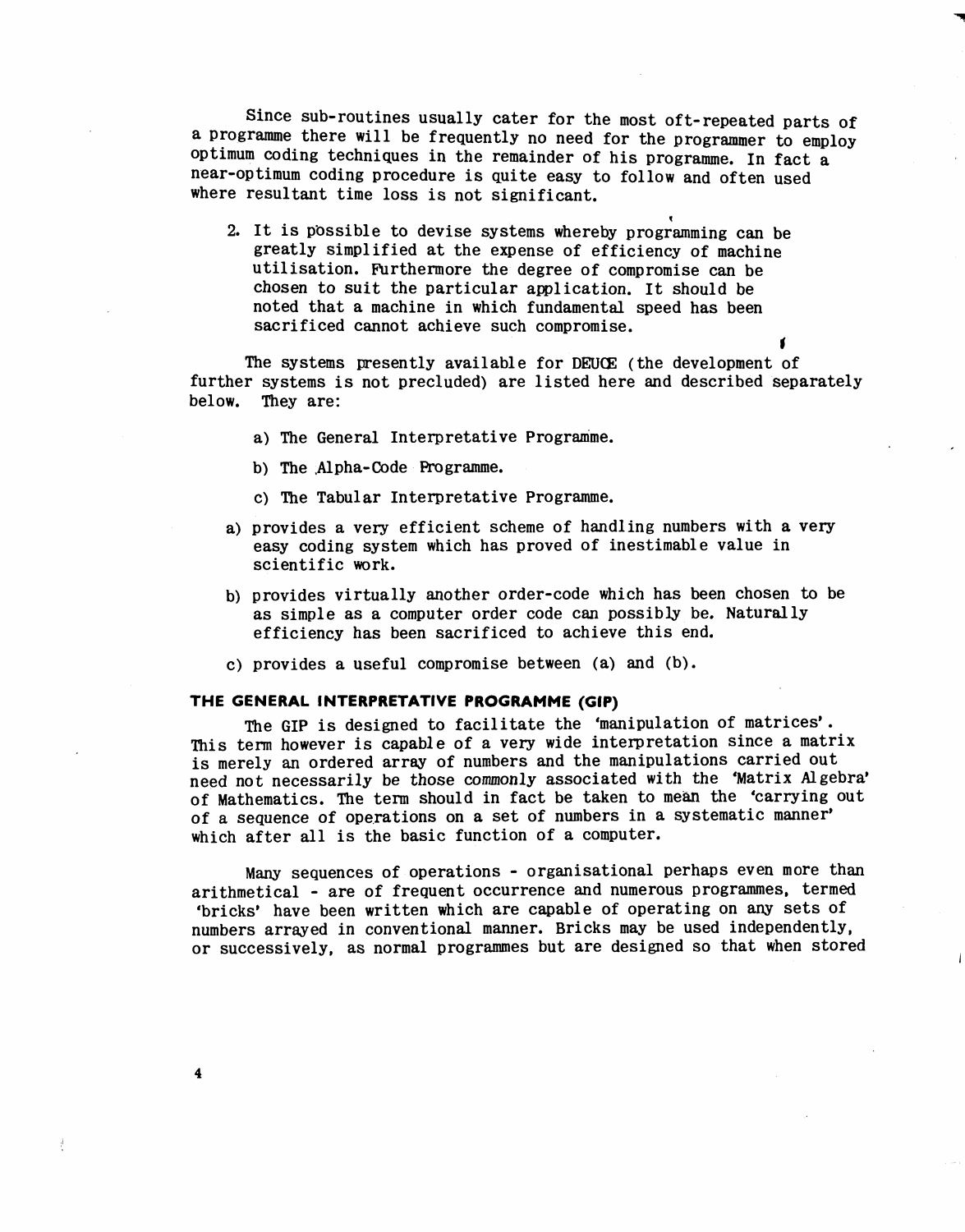on the Magnetic Drum their sequence of operation may be controlled by the GIP according to a sequence of simple code-words supplied on cards by the Programmer (or often by an experienced girl operator).

All operations are fully self-checking and problems of overflow do not arise owing to the 'block-floating' techniques adopted. Furthermore, the GIP,being merely a 'programme-control programme', is often used in an unconventional manner to facilitate programme construction. In general the GIP allows <sup>a</sup> very efficient utilisation of the computer's power and speed.

#### **THE ALPHA CODE**

With this system the Programmer merely specifies his problem to the computer using an extremely simple and highly flexible order code. The instructions are actually supplied in alphabetical form. As an example a programme for evaluating the formula  $(X_1 + X_2)$   $(X_3 + X_4)$  given values of  $X_1$ ,  $X_2$ ,  $X_3$  and  $X_4$  as data might appear thus.

|  | $-4$ DATA 1  |  | (Read 4 Data into $X_1$ onwards).              |
|--|--------------|--|------------------------------------------------|
|  | 5 1 PLUS 2   |  | (Make $X_5 = X_1 + X_2$ )                      |
|  | 6 3 PLUS 4   |  | (Make $X_6 = X_3 + X_4$ )                      |
|  | 7 5 MULT 6 P |  | (Make $X_7$ = $X_5$ x $X_6$ and Print it out). |

where  $X_1$ ,  $X_2$  ....  $X_7$  are storage positions within the computer some of which  $(x_1 \ldots x_4)$  are directly associated with the variables of the formula and others  $(X_5, X_6)$  with intermediate results.

Instructions, which might be described as 'three address plus function' , are punched one per card in this alphabetical form and the cards are then processed by DEUCE in a 'compiling' run. This produces a set of cards bearing binary codewords suitable for use by Alpha Code Programme which is of an interpretative nature and which can obey alphainstructions at a maximum rate of 33 per second - though an average rate is probably less than half this. Compared with an average DEUCE instruction rate of say 5,000 per second there is an apparent reduction in efficiency by a factor of 300. However the flexibility of the alpha instructions can reduce the number of instructions necessary by a factor of <sup>10</sup> thus giving an approximate overall efficiency reduction factor of 30.

The Programmer - who might well be an Engineer with one day's experience is absolved of the responsibility of studying scaling and input/output problems and results are automatically produced in a form suitable for tabulation. Single instructions can evaluate complicated functions such as 'exponentials' or 'solutions of differential equations'

**5**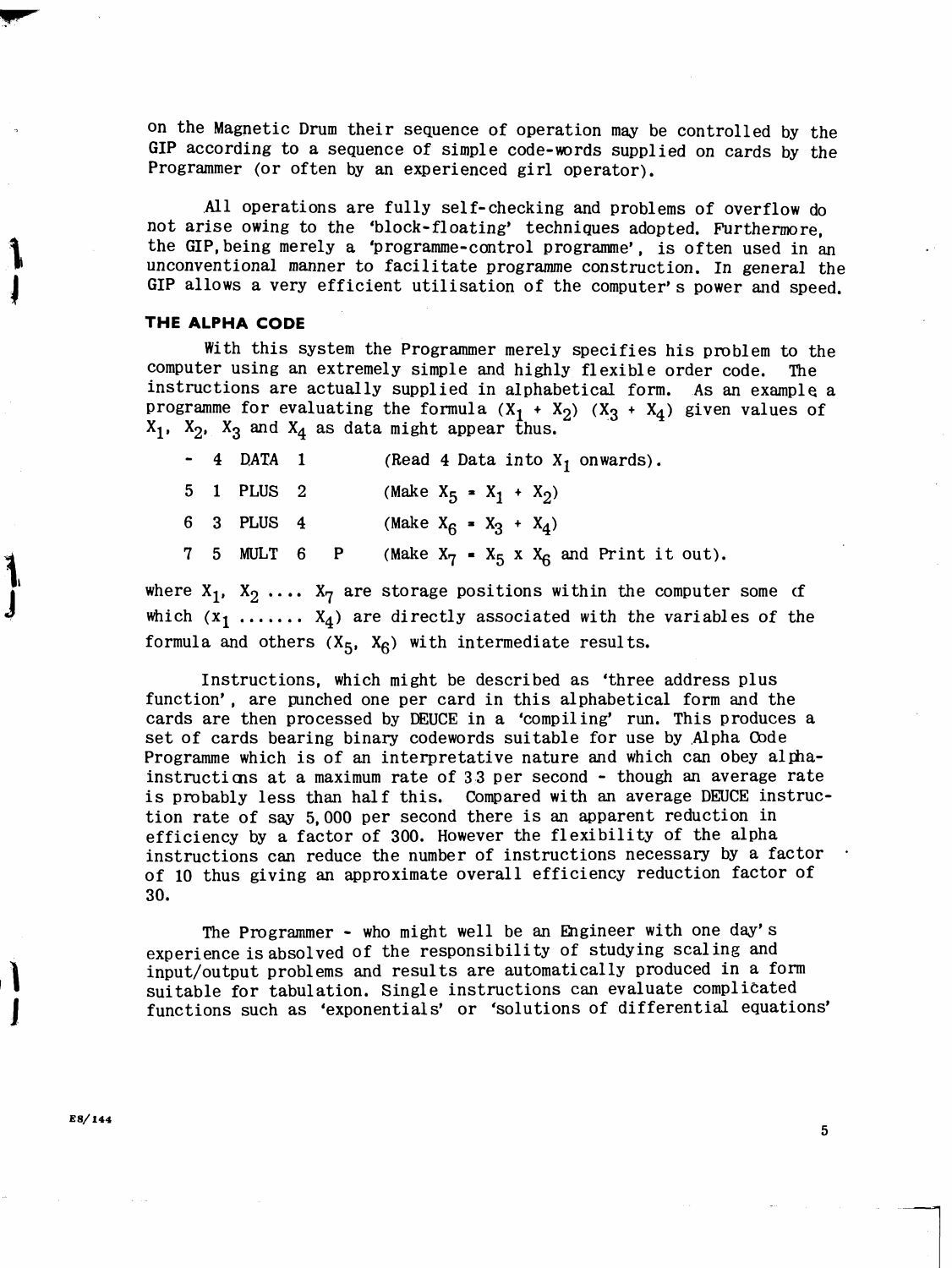and 'subroutines' of alpha-instructions may be easily incorporated into a programme. Organisational, discriminatory and test facilitating instructions are provided in abundance and last minute corrections are particularly easy.

The obvious use of Alpha Code will be for personnel unfamiliar with DEUCE order code who require a quick solution to a 'one-off' problem. However, skilled DEUCE programmers will also find the Alpha Code of great value not only for 'one-off' problems but for constructing major programmes by obtaining trial results for checking purposes and, perhaps more important, for exploring the logical difficulties before the major programme is written. *1*

#### **THE TABULAR INTERPRETATIVE PROGRAMME**

This is very similar tc the GIP in operation but can be said to ⅛anipulate vectors rather than matrices'. The motive for this approach is that many people, used to carrying out calculations on desk machines, have formed the habit of organising their work 'by columns'. <sup>A</sup> typical code word might be a, b, c, d, meaning 'evaluate the function d (multiplication, say) of corresponding elements of column b storing the results away in column c. This scheme retains the efficiency of GIP while providing <sup>a</sup> coding scheme as easy, if not easier in many cases, than the A1 pha-Code.

Please address enquiries to:

**6**

囯

The English Electric Company Limited, Control and Electronics Department, • KIDSGROVE, Stoke-on-Trent, Staffs.

Tel. No: KIDSGROVE 2141/3.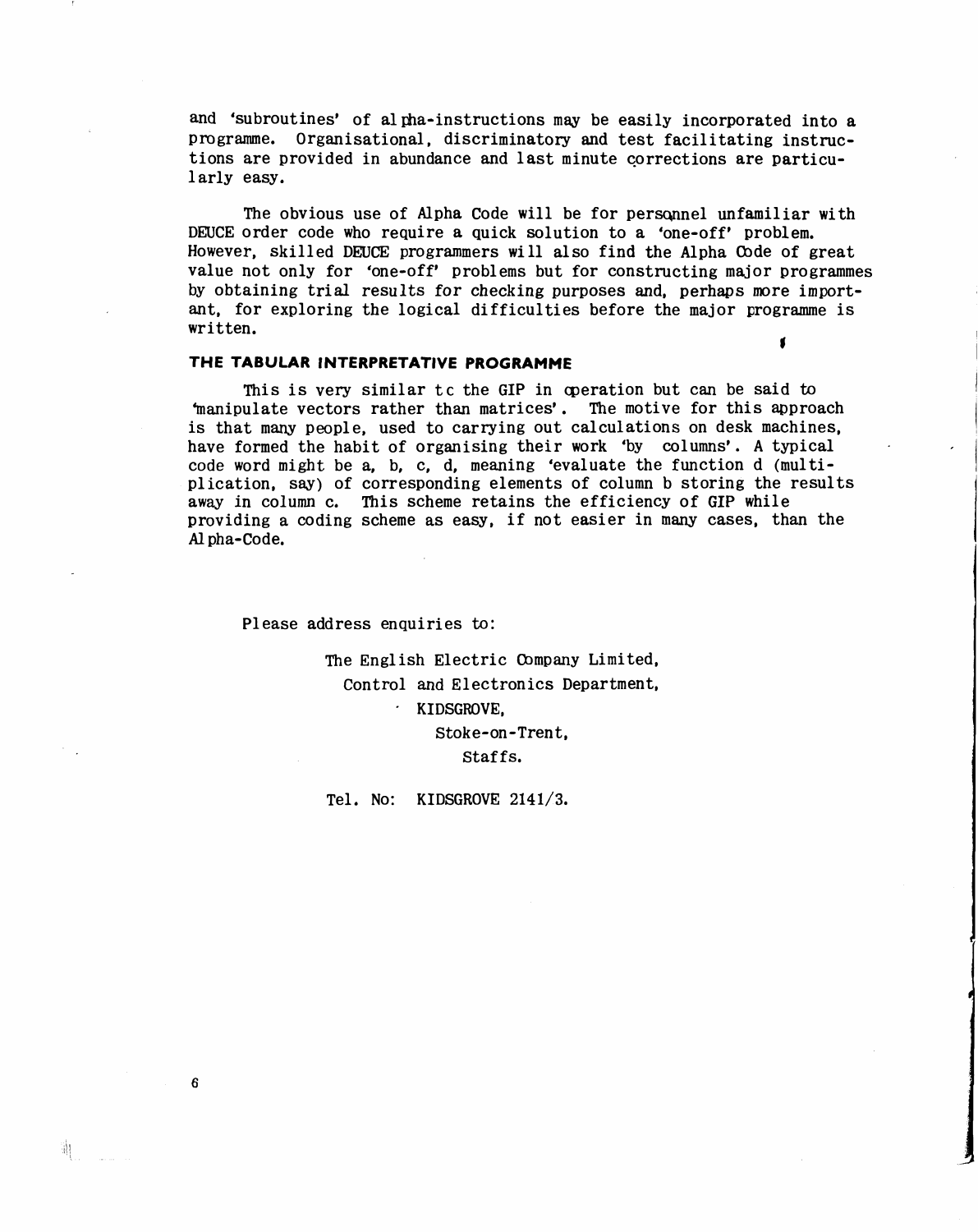